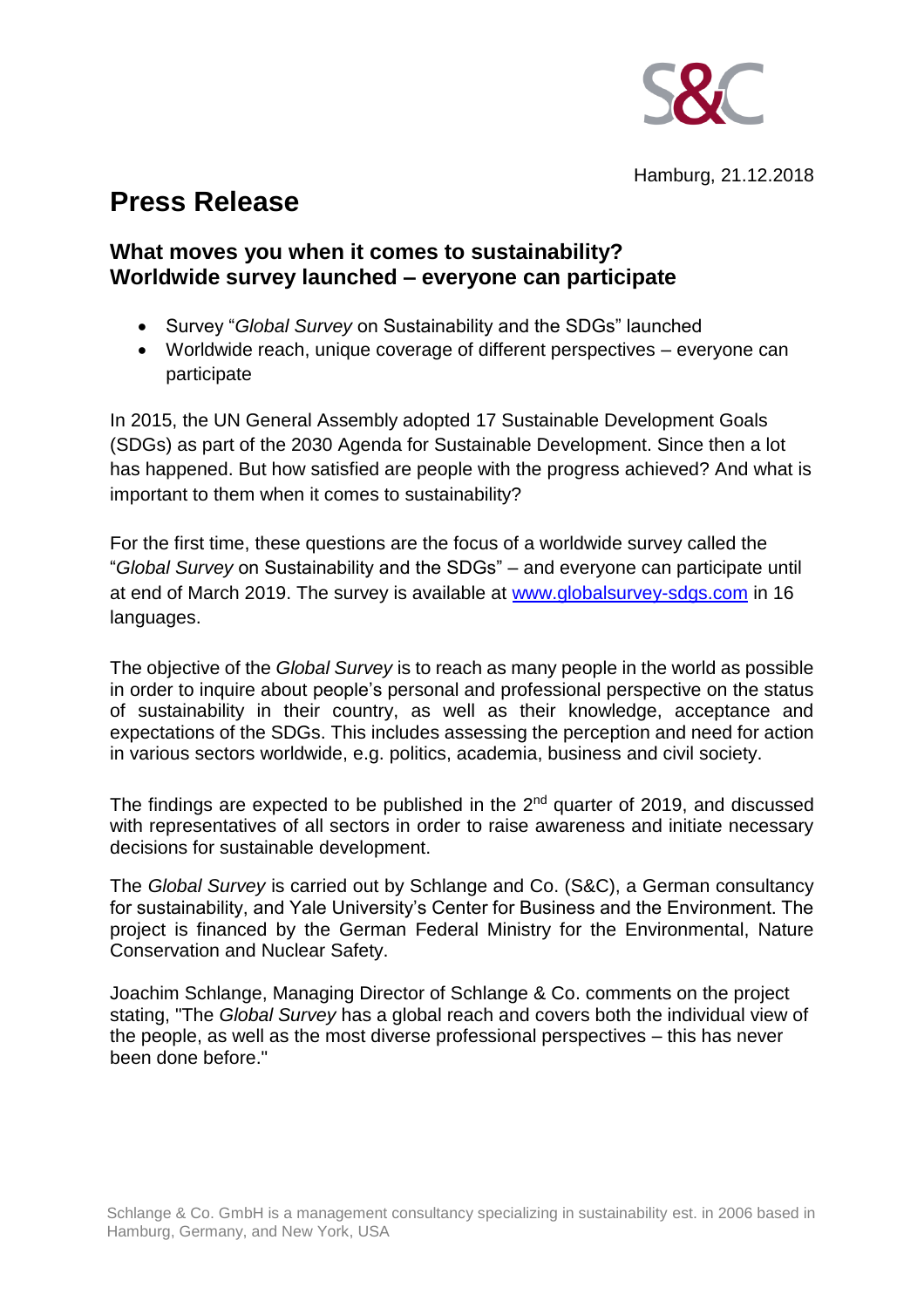

Background Information:

In 2015, the UN General Assembly adopted the 17 Sustainable Development Goals (SDGs) as part of the 2030 Agenda for Sustainable Development. The Agenda lays the foundation for shaping global economic progress in harmony with social justice and within the Earth's ecological boundaries. The 17 SDGs are universal, apply to all countries, and their overall objective is to provide economic prosperity, social inclusion and environmental sustainability for all. In order to meet this ambitious goal and to accelerate the implementation, citizens, political leaders, companies, NGOs, and members of academia from all over the world need to engage.

Source:<https://www.un.org/sustainabledevelopment/sustainable-development-goals/>

More information on the *Global Survey* on Sustainability and the SDGs is available at [www.globalsurvey-sdgs.com](http://www.globalsurvey-sdgs.com/) and [#GlobalSurveySDG.](https://twitter.com/search?q=%23globalsurveysdgs&src=typd)

## **Contact**

For further questions about the *Global Survey* please contact:

Theresa Frank *Global Survey* Project Manager Schlange & Co. GmbH Phone: +49 40 36 166 82 16 frank@schlange-co.com

Website: [www.globalsurvey-sdgs.com](http://www.globalsurvey-sdgs.com/) Twitter: [@GlobalSurveySDG](https://twitter.com/GlobalSurveySDG) Facebook: [@GlobalSurveySDG](https://www.facebook.com/GlobalSurveySDG/) Instagram: [globalsurvey17](https://www.instagram.com/globalsurvey17/) LinkedIn: [Global Survey on Sustainability and the SDGs](https://www.linkedin.com/company/global-survey-sdgs/)

*Attached: Global Survey* Logo & Graphic